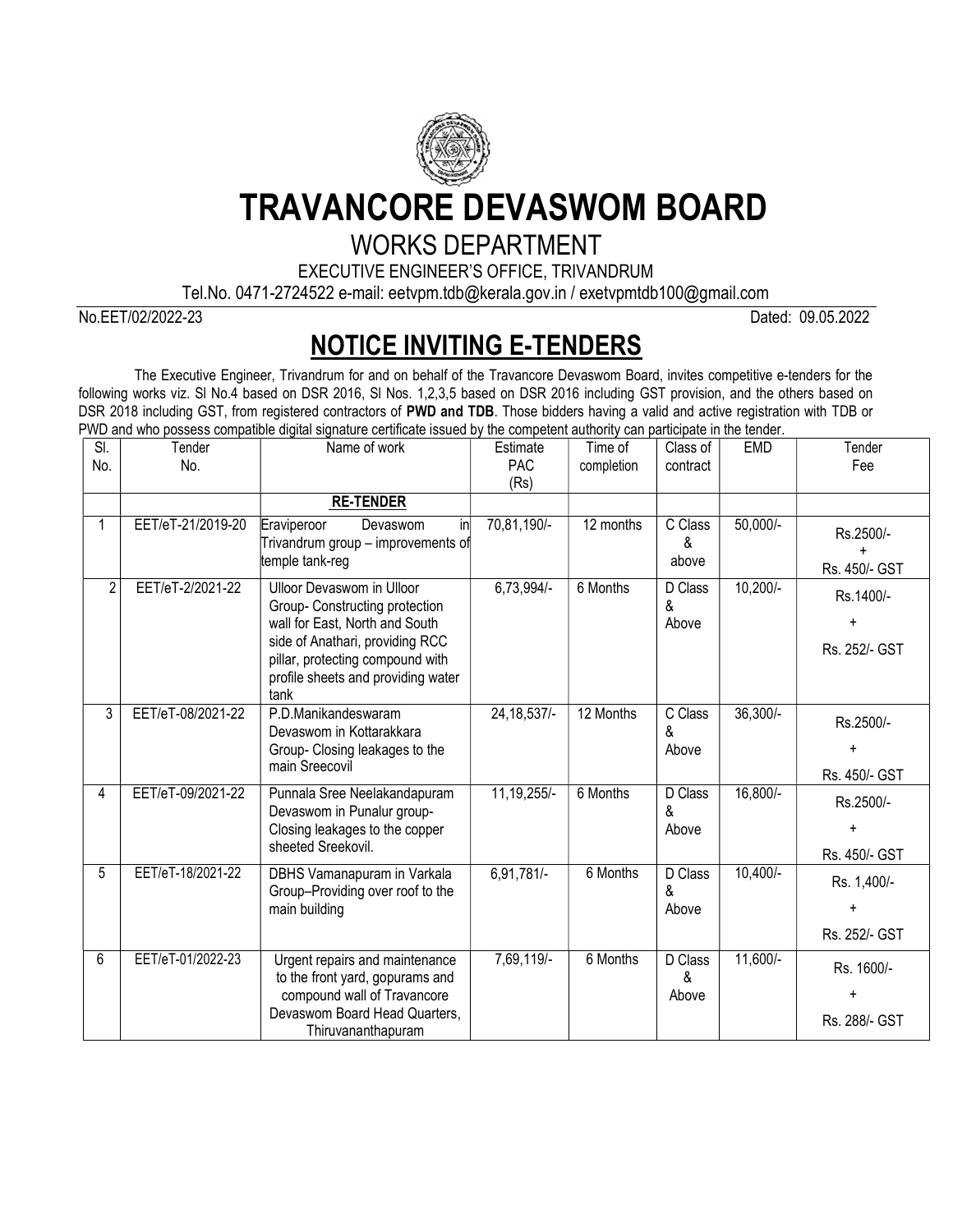|                 | EET/eT-02/2022-23 | Varkala Devaswom in Varkala<br>Group-Constructing new<br>drainage system for the west<br>outside of the temple tank                                                                    | 2,94,610/-    | 3 Months                             | D Class<br>&<br>Above | $4,500/-$  | Rs. 600/-<br>Rs. 108/- GST                  |
|-----------------|-------------------|----------------------------------------------------------------------------------------------------------------------------------------------------------------------------------------|---------------|--------------------------------------|-----------------------|------------|---------------------------------------------|
|                 |                   | <b>TENDER</b>                                                                                                                                                                          |               |                                      |                       |            |                                             |
| 8               | EET/eT-03/2022-23 | KJMDBUP School Parippally in<br>Kollam Group-Supplying Desks<br>and Benches                                                                                                            | $2,02,505/-$  | Before the<br>reopening of<br>school | D Class<br>&<br>Above | $3,100/-$  | Rs. 500/-<br>$\ddot{}$<br>Rs. 90/- GST      |
| 9               | EET/eT-04/2022-23 | Thirumullavaram DBLPS in<br>Kollam Group - Providing PVC<br>ceiling to class rooms and other<br>urgent works                                                                           | 4,07,455/-    | Before the<br>reopening of<br>school | D Class<br>&<br>Above | $6,200/-$  | Rs. 900/-<br>$\ddot{}$<br>Rs. 162/- GST     |
| 10              | EET/eT-05/2022-23 | DBLPS Mambazhathara in<br>Punalur Group- Leak proofing to<br>the school building and providing<br>external staircase                                                                   | 2,05,435/-    | Before the<br>reopening of<br>school | D Class<br>&<br>Above | $3,100/-$  | Rs. 500/-<br>$\ddot{}$<br>Rs. 90/- GST      |
| 11              | EET/eT-06/2022-23 | PD Thrikadavoor Devaswom in<br>Kollam Group - providing copper<br>sheeted roof to west Gopuram                                                                                         | 39,59,847/-   | 18 Months                            | C Class<br>&<br>Above | $50,000/-$ | Rs. 2500/-<br>$\ddot{}$<br>Rs. 450/- GST    |
| $\overline{12}$ | EET/eT-07/2022-23 | P.D.Thrikkadavoor Devaswom in<br>Kollam group-urgent repairs and<br>maintenance to the Devaswom<br>office building                                                                     | $10,77,371/-$ | 6 Months                             | D Class<br>&<br>Above | $16,200/-$ | Rs. 2200/-<br><sup>+</sup><br>Rs. 396/- GST |
| 13              | EET/eT-8/2022-23  | DBLPS Pacha in Ulloor group-<br>Providing PVC ceiling and<br>flooring classrooms                                                                                                       | 1,65,930/-    | Before the<br>reopening of<br>school | D Class<br>&<br>Above | $2,500/-$  | Rs. 500/-<br>$\ddot{}$<br>Rs. 90/- GST      |
| $\overline{14}$ | EET/eT-9/2022-23  | CBSE School in Varkala group-<br>Urgent repairs and maintenance<br>to the school building 2022-2023                                                                                    | $2,20,327$ /- | Before the<br>reopening of<br>school | D Class<br>&<br>Above | $3,400/-$  | Rs. 500/-<br>$\ddot{}$<br>Rs. 90/- GST      |
| 15              | EET/eT-10/2022-23 | CBSE School in Varkala group-<br>Supplying Desks, Benches and<br>wooden screening                                                                                                      | 2,33,499/-    | Before the<br>reopening of<br>school | D Class<br>&<br>Above | $3,600/-$  | Rs. 500/-<br>$\pm$<br>Rs. 90/- GST          |
| 16              | EET/eT-11/2022-23 | <b>CBSE Central School Kadakkal in</b><br>Punalur Group - Changing AC<br>sheet roof of the (Nursery wing)<br>semi-permanent building,<br>providing GI profile sheet and<br>PVC ceiling | 2,78,653/-    | Before the<br>reopening of<br>school | D Class<br>&<br>Above | $4,200/-$  | Rs. 600/-<br>$\ddot{}$<br>Rs. 108/- GST     |

| Publishing Date and Time                  | 11/05/2022           |
|-------------------------------------------|----------------------|
| Last Date of Receipt of Tenders by Online | 18/05/2022, 02.00 PM |
| Bid opening date                          | 19/05/2022, 03.00 PM |